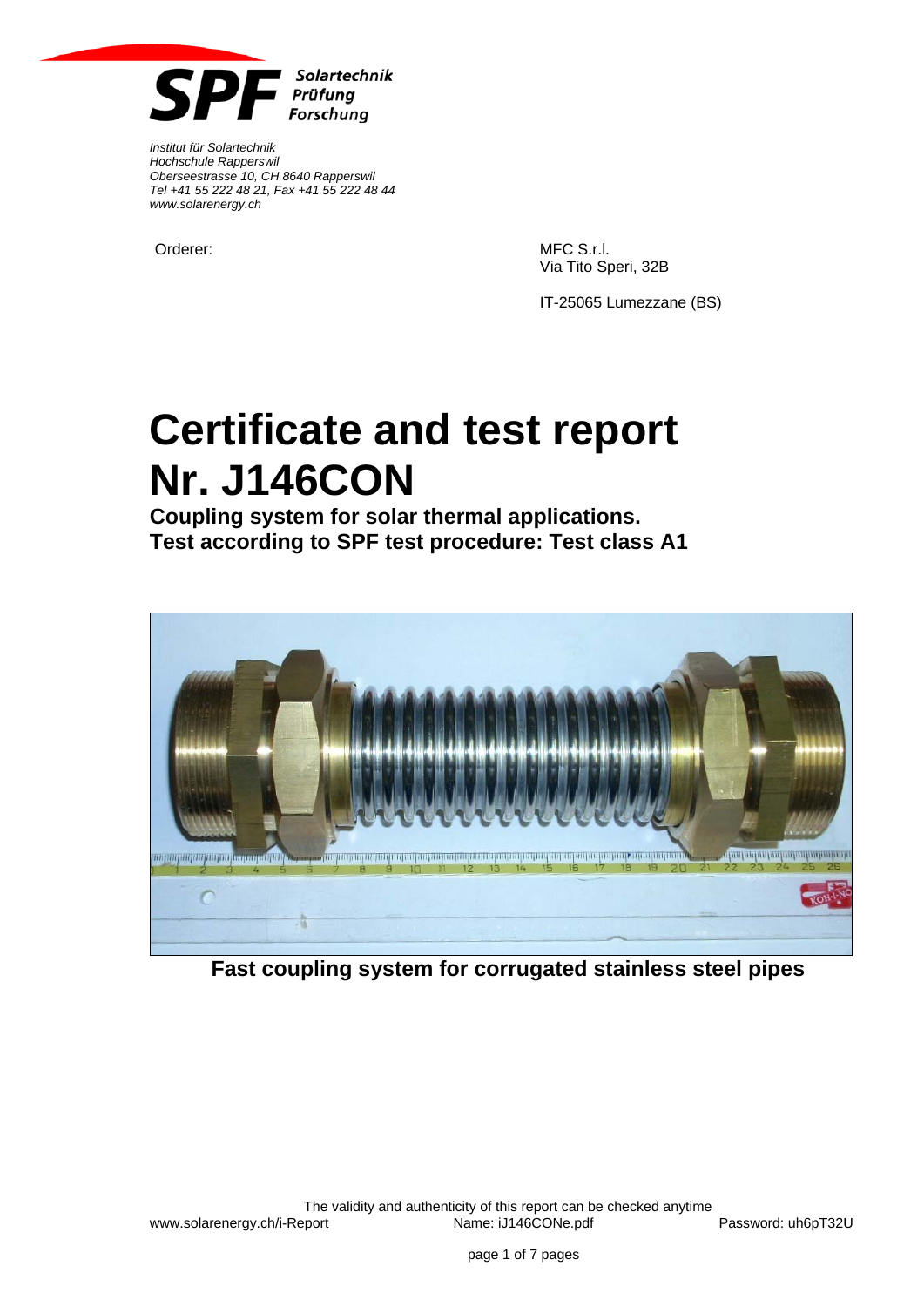

| Table of content: |  |
|-------------------|--|
|                   |  |
|                   |  |
|                   |  |
|                   |  |
|                   |  |
|                   |  |
|                   |  |
|                   |  |
|                   |  |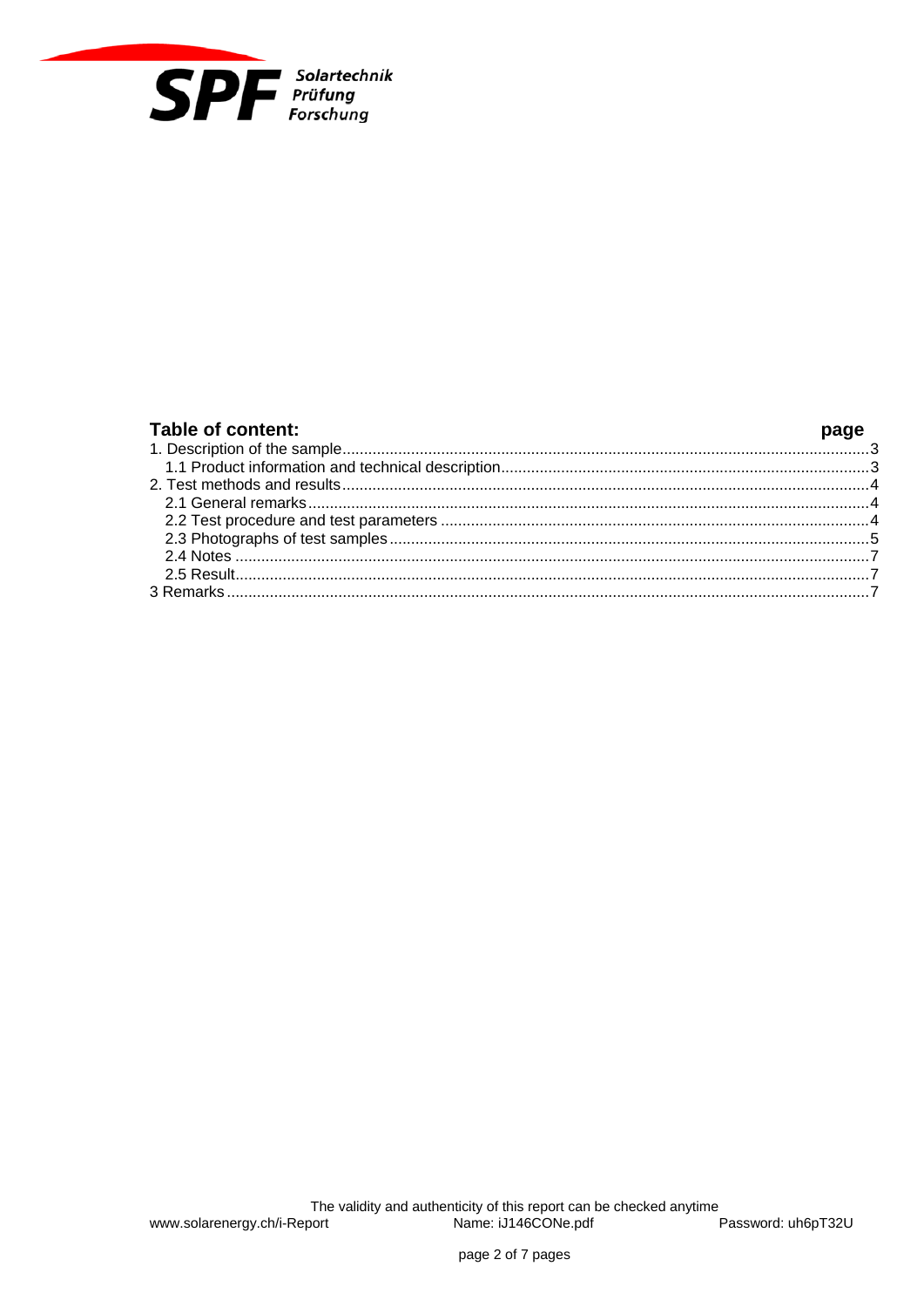

# **1. Description of the sample**

### **1.1 Product information and technical description**

Manufacturer: MEC S.r.l. - 25065 Lumezzane (Italy)<br>Model: Model: East coupling system for corrugated some Fast coupling system for corrugated stainless steel pipes Tested sample: MFC 5085-G 1 1/2"<br>
Connection Type: Connection Type: Corrugated stainle Corrugated stainless steel pipe (DN40) to female connections Application range **Pipework connections for solar thermal installation.** Nominal diameter: DN40 x Ø1 ½" mm Description of sample: Metallic coupling system for connecting corrugated stainless steel tubes to female connections Materials Materials Brass CW614N (CuZn39Pb3) - EN12164 Heat transfer media Ethylene or Propylene glycol / Water Application limitations 3.5 bar maximum working Pressure



Fig. 1 Cross section of the mounted fitting system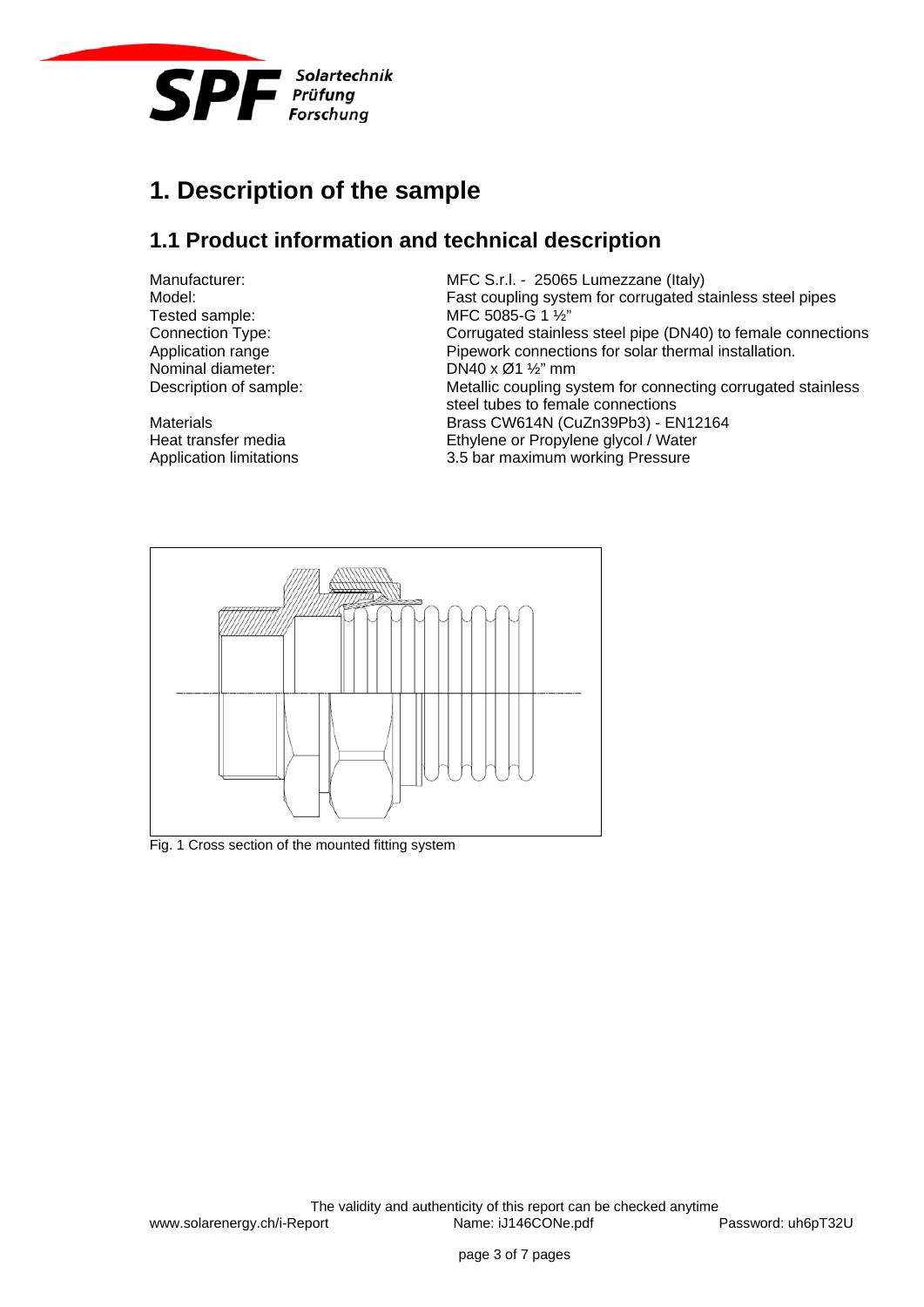

# **2. Test methods and results**

#### **2.1 General remarks**

The test procedure is intended to assess the resistance of the connection system against the assumed thermal load encountered during the lifetime of a typical solar installation with state-of-the-art solar collectors (selective absorber coating, solar glazing). The test concerns only the "fast coupling system for corrugated stainless steel pipes connectors", i.e. only the connection of the corrugated stainless steel tube. The corrugated tube itself is not part of the test procedure. Different couplings are available to connect corrugated s/s tubes to copper tubes, soldered spigots, corrugated tubes, and other male or female standard connection components. As long as the tested "fast coupling system for corrugated stainless steel pipes connectors" is used, the test J146 is valid for all these types as it concerns only the connection of the corrugated tube.

One pipe-work sample made of a corrugated stainless steel tube provided with the above described has been tested, meaning two connectors. The sample has been assembled by the manufacturer in a professional manner.

The test procedure does not cover the corrugated tube itself. The connector system is not intended to be used as compensator between solar thermal collectors.

#### **2.2 Test procedure and test parameters**

Test according to SPF standard. Test Class A1 reduced to the thermal loads and with reduced pressure requirements. The 500 thermal shocks represent the stagnation cycles to be expected during the lifetime of a solar thermal system.

The sample is not allowed to fail for passing the test. During the test procedure the sample is flowed through with glycol at a pressure of 3.5 bars maximum. The test sample was installed without any static misalignment (installation tolerance) and the SPF test procedure is reduced to the thermal shocks. No further static or dynamic mechanical loads are applied during the whole test procedure.

The test procedure is made up of 500 thermal shocks as follows:

The temperature of the fluid (and hence the fitting) is increased up to the maximum temperature of  $T_{\text{hich}}$ =180°C (±5°C). Upon thermal stabilisation of the whole system a thermal shock is triggered and the samples are flushed with fluid at the lower temperature level  $T_{low}$ <80°C. The decay time of the shock is in the range of 5 seconds.

The time required for one complete temperature cycle is approx. 30 minutes.

These thermal shocks represent the thermal loads that occur during the filling procedure of a drained collector system.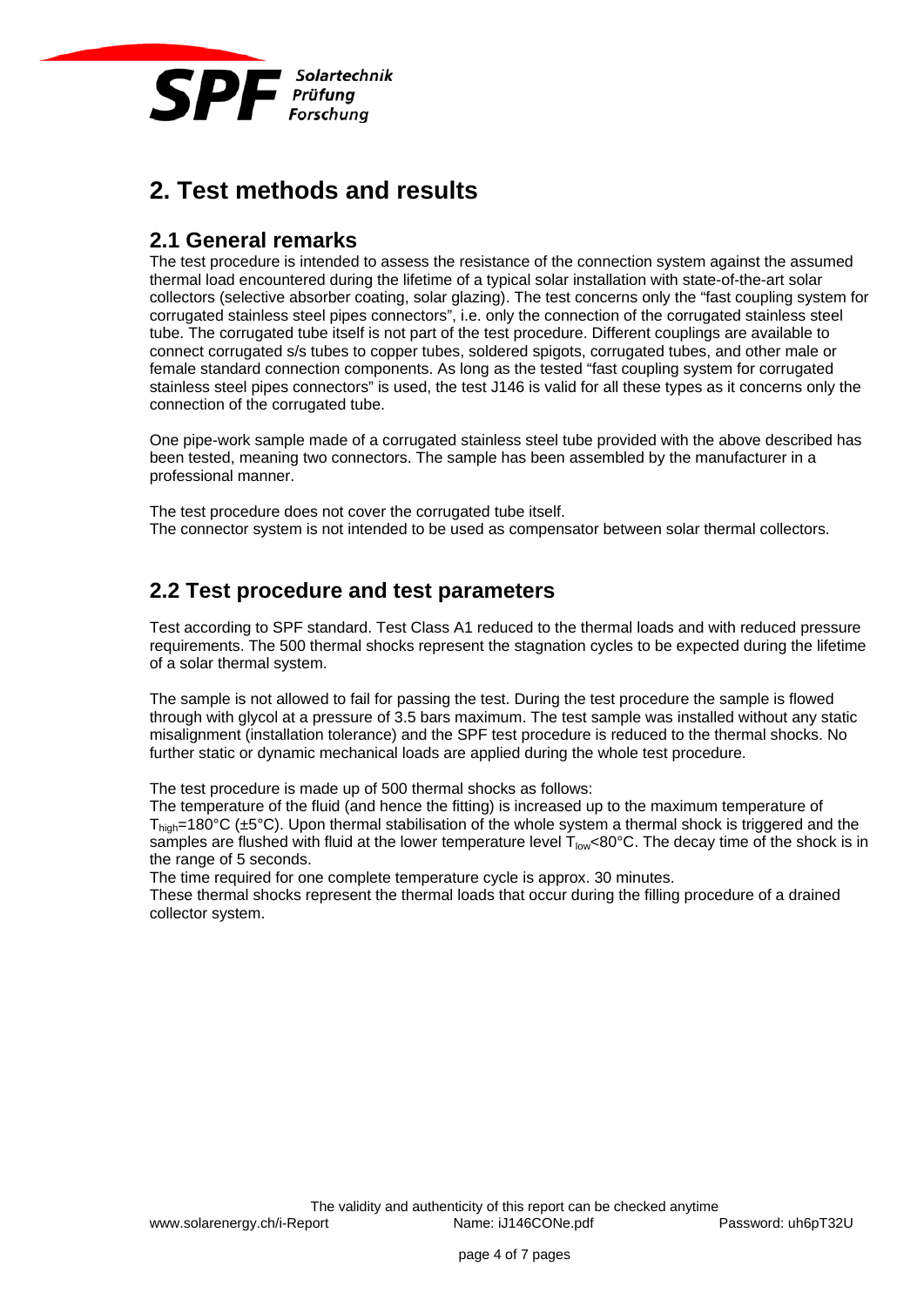

## **2.3 Photographs of test samples**





Figure 2: (before test start) General view on the test sample

Figure 3: (before test start) Close view on ready installed coupling system.



Figure 4: (before test start)

The grey cast metal adapter is not part of the test and is needed to connect the samples to the test bench.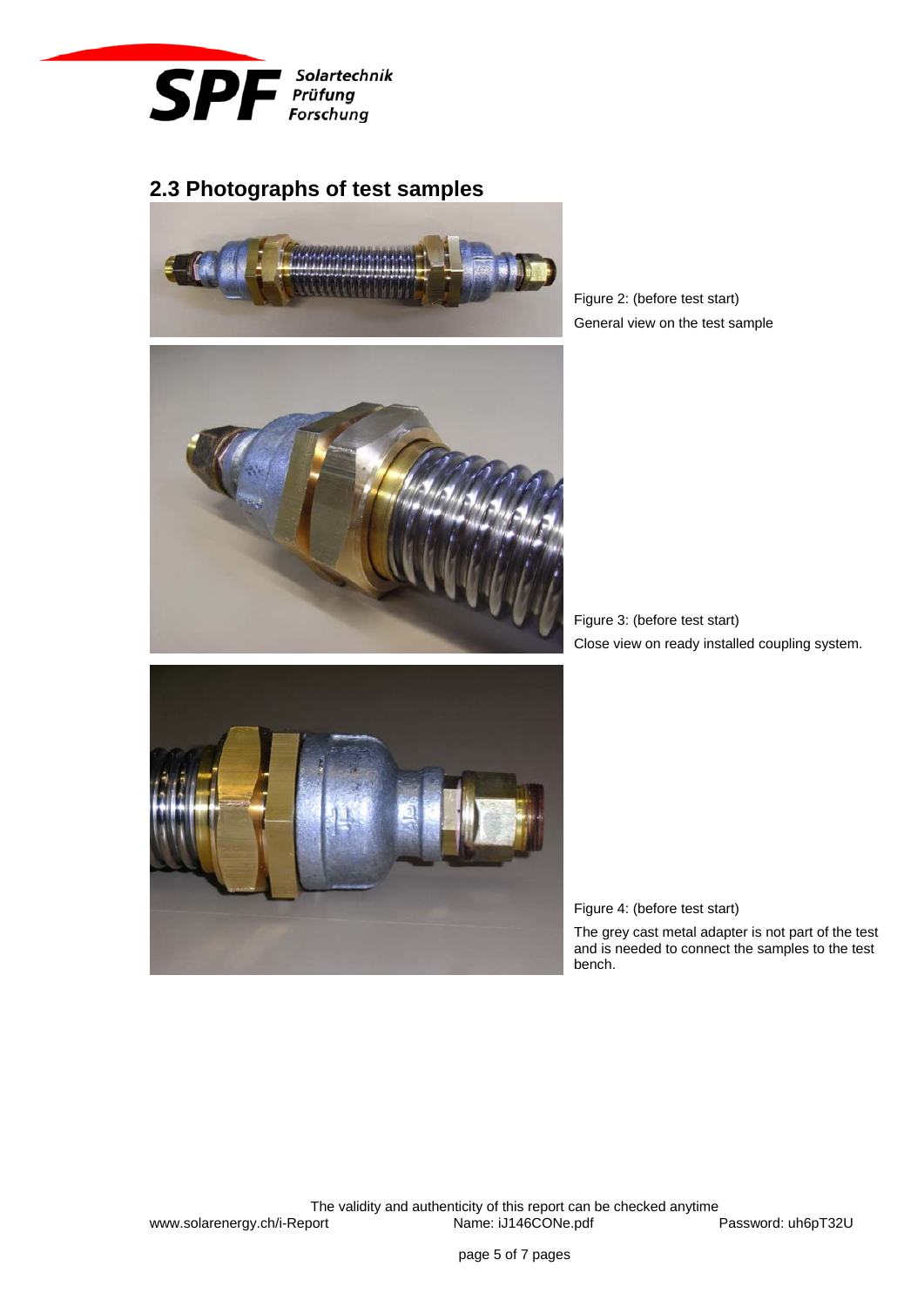



Figure 5: (after test) Test sample on test stand after the test start



Figure 6: (after test)

Opened test sample. No visible signs of deterioration that could indicate reduced lifetime or leakage. The red colour inside the connectors is a sign of overheating during the test.



Figure 7: (after test)

Close look at the opened test sample. No visible signs of deterioration that could indicate reduced lifetime or leakage.

The validity and authenticity of this report can be checked anytime<br>
Description or the CONe.pdf cont Password: uh6pT32U www.solarenergy.ch/i-Report